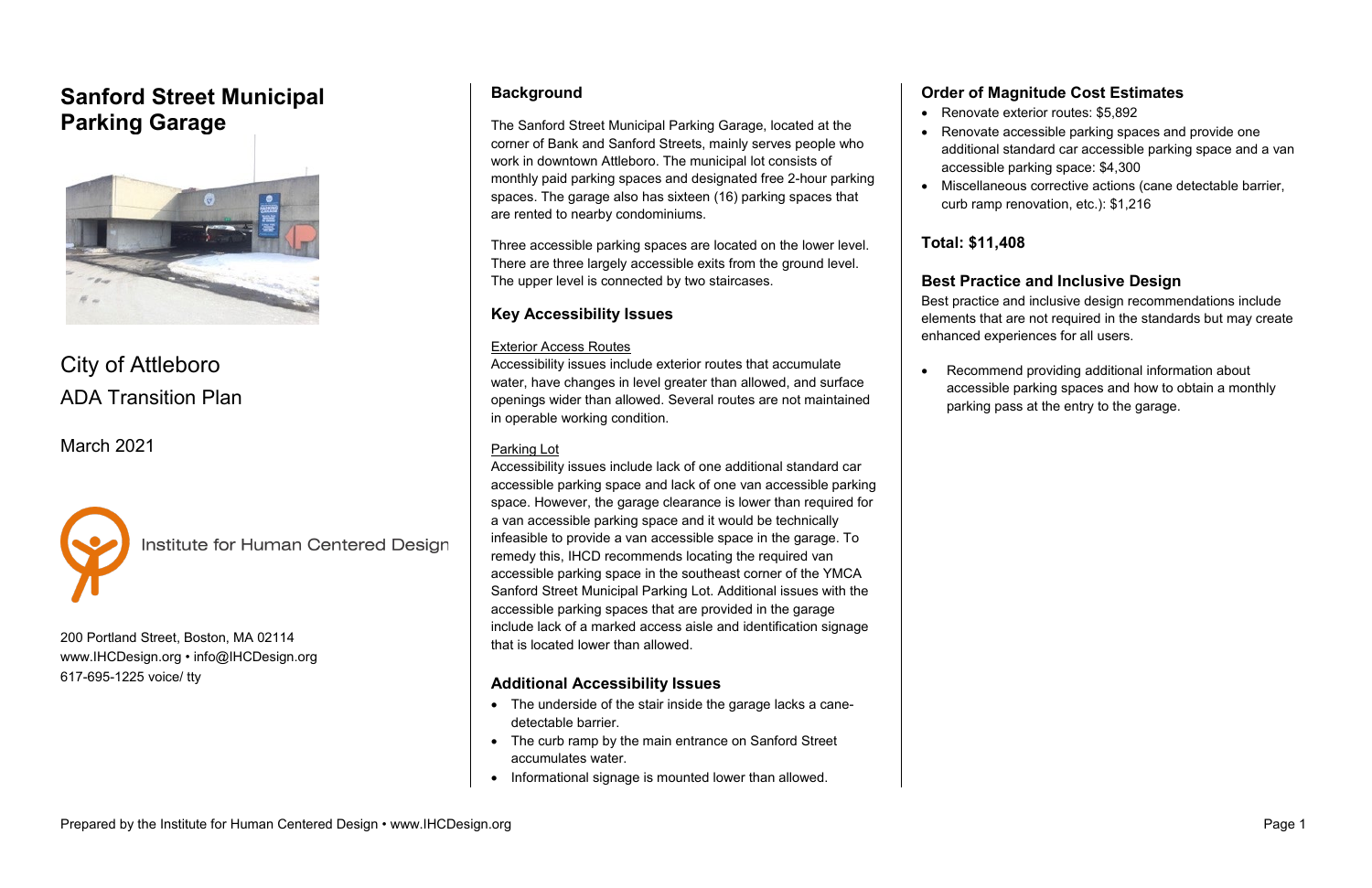| ID                           | Location                                                                         | Floor Room Element |                             | <b>Type</b> | Photo                                  | <b>Issues</b>                          | <b>Current</b><br><b>Measure</b> | <b>Recommendations</b>                                      | <b>Quantity</b> | <b>Price</b> | <b>Cost</b><br><b>Estimation</b> |  |
|------------------------------|----------------------------------------------------------------------------------|--------------------|-----------------------------|-------------|----------------------------------------|----------------------------------------|----------------------------------|-------------------------------------------------------------|-----------------|--------------|----------------------------------|--|
| <b>Approach and Entrance</b> |                                                                                  |                    |                             |             |                                        |                                        |                                  |                                                             |                 |              |                                  |  |
|                              | <b>Exterior Access Route</b>                                                     |                    |                             |             |                                        |                                        |                                  |                                                             |                 |              |                                  |  |
|                              | <b>Upper Level</b><br>Parking by<br>Exit                                         | $2^{\circ}$        | Exterior<br>Access<br>Route | Exterior    | 4.9                                    | Surface openings > 1/2"                | 6"                               | Replace or reposition drainage grate.                       | $\overline{1}$  | 100          | \$100                            |  |
| $\vert$ 2                    | Rear of the<br><b>Buidling by</b><br>Academy<br>Street                           | Ext.               | Exterior<br>Access<br>Route | Exterior    | <b>UR.</b>                             | Level changes > 1/4"                   | 3"                               | Alter change in level to be 1/4" high max.                  | $\overline{1}$  | 256          | \$256                            |  |
| $\vert$ 3                    | <b>Exit Near</b><br>Condo<br>Spaces and<br>One<br>Accessible<br>Parking<br>Space | $\overline{1}$     | Exterior<br>Access<br>Route | Walkway     |                                        | Does not prevent accumulation of water | $\sim$                           | Ensure that water does not collect along the exit<br>route. | $\mathbf{1}$    | Labor        | \$0                              |  |
| $\Lambda$                    | Near Exterior $\vert$<br><b>Stair From</b><br><b>Upper Level</b><br>Parking      | Ext.               | Exterior<br>Access<br>Route | Exterior    | Does not prevent accumulation of water |                                        | .5"                              | Repair surface.                                             | $1 -$           | 256          | \$256                            |  |
| 5                            | Path on Right<br>of Main<br>Entrance                                             | Ext.               | Exterior<br>Access<br>Route |             | <b>COLD ATTACK</b>                     | Does not prevent accumulation of water | $\sim$                           | Repair surface.                                             | $\mathbf{1}$    | 768          | \$768                            |  |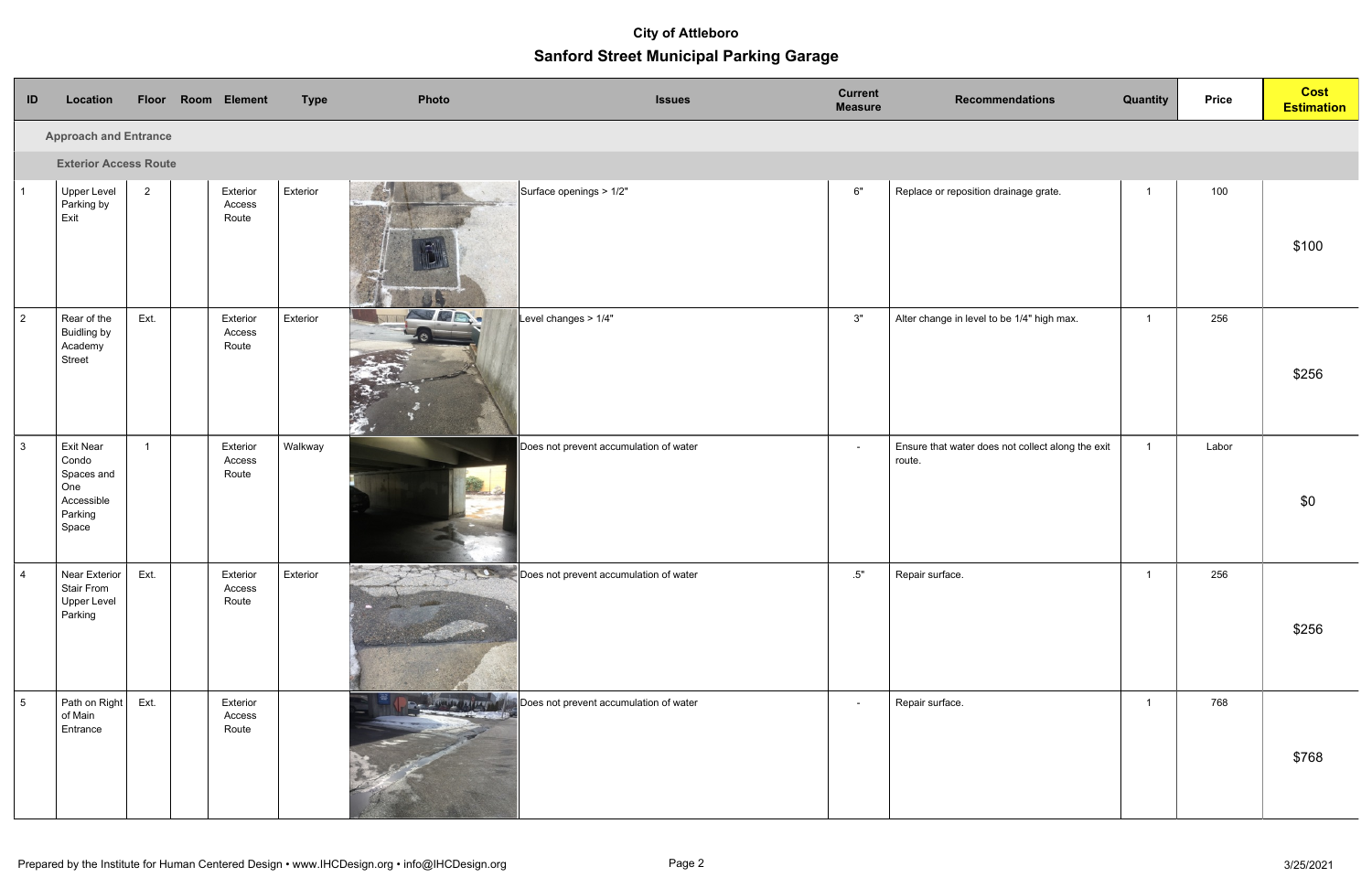| ID              | Location                                                                                    | <b>Floor</b> | Room Element                | <b>Type</b> | Photo | <b>Issues</b>                                                                                | <b>Current</b><br><b>Measure</b> | <b>Recommendations</b>                                                                                                                                                  | Quantity | <b>Price</b> | <b>Cost</b><br><b>Estimation</b> |
|-----------------|---------------------------------------------------------------------------------------------|--------------|-----------------------------|-------------|-------|----------------------------------------------------------------------------------------------|----------------------------------|-------------------------------------------------------------------------------------------------------------------------------------------------------------------------|----------|--------------|----------------------------------|
| $6\phantom{.}6$ | <b>Exit Near</b><br>Accessible<br>Spaces to<br>Academy<br>Street                            | Ext.         | Exterior<br>Access<br>Route | Walkway     | WNW   | Does not prevent accumulation of water<br>Route not maintained in operable working condition | $\blacksquare$                   | Repair surface.<br>Ensure the accessible route is maintained in<br>operable working condition.<br>(Cost estimate for repairing 20' long by 4' wide<br>area of asphalt). |          | 800          | \$800                            |
| $\overline{7}$  | Rear Exit by<br>Condo<br>Parking and<br>One<br>Accessible<br>Space                          | Ext.         | Exterior<br>Access<br>Route | Exterior    |       | Does not prevent accumulation of water<br>Route not maintained in operable working condition | $\blacksquare$                   | Repair surface.<br>Ensure the accessible route is maintained in<br>operable working condition.<br>(Cost estimate for repairing 10' by 4' wide<br>asphalt route.)        |          | 400          | \$400                            |
| 8               | Rear Exit by<br>Condo<br>Parking and<br>One<br>Accessible<br>Space by<br><b>Bank Street</b> | Ext.         | Exterior<br>Access<br>Route | Exterior    |       | Does not prevent accumulation of water<br>Route not maintained in operable working condition | $\blacksquare$                   | Repair surface.<br>Ensure the accessible route is maintained in<br>operable working condition.<br>(Cost estimate for repairing 10' by 4' wide<br>asphalt route.)        |          | 400          | \$400                            |
| 9               | Rear of<br>Garage by<br><b>Bank Street</b>                                                  | Ext.         | Exterior<br>Access<br>Route | Exterior    | II FA | Does not prevent accumulation of water<br>Route not maintained in operable working condition | $\blacksquare$                   | Repair surface.<br>Ensure the accessible route is maintained in<br>operable working condition.<br>(Cost estimate for repairing 30' by 4' wide<br>asphalt route.)        |          | 1200         | \$1200                           |
| 10              | Rear Side of<br>the Building<br>Looking<br><b>Toward Bank</b><br>Street                     | Ext.         | Exterior<br>Access<br>Route | Exterior    |       | Does not prevent accumulation of water<br>Route not maintained in operable working condition |                                  | Repair surface.<br>Ensure the accessible route is maintained in<br>operable working condition.<br>(Cost estimate for repairing 20' by 4' wide<br>asphalt route.)        |          | 800          | \$800                            |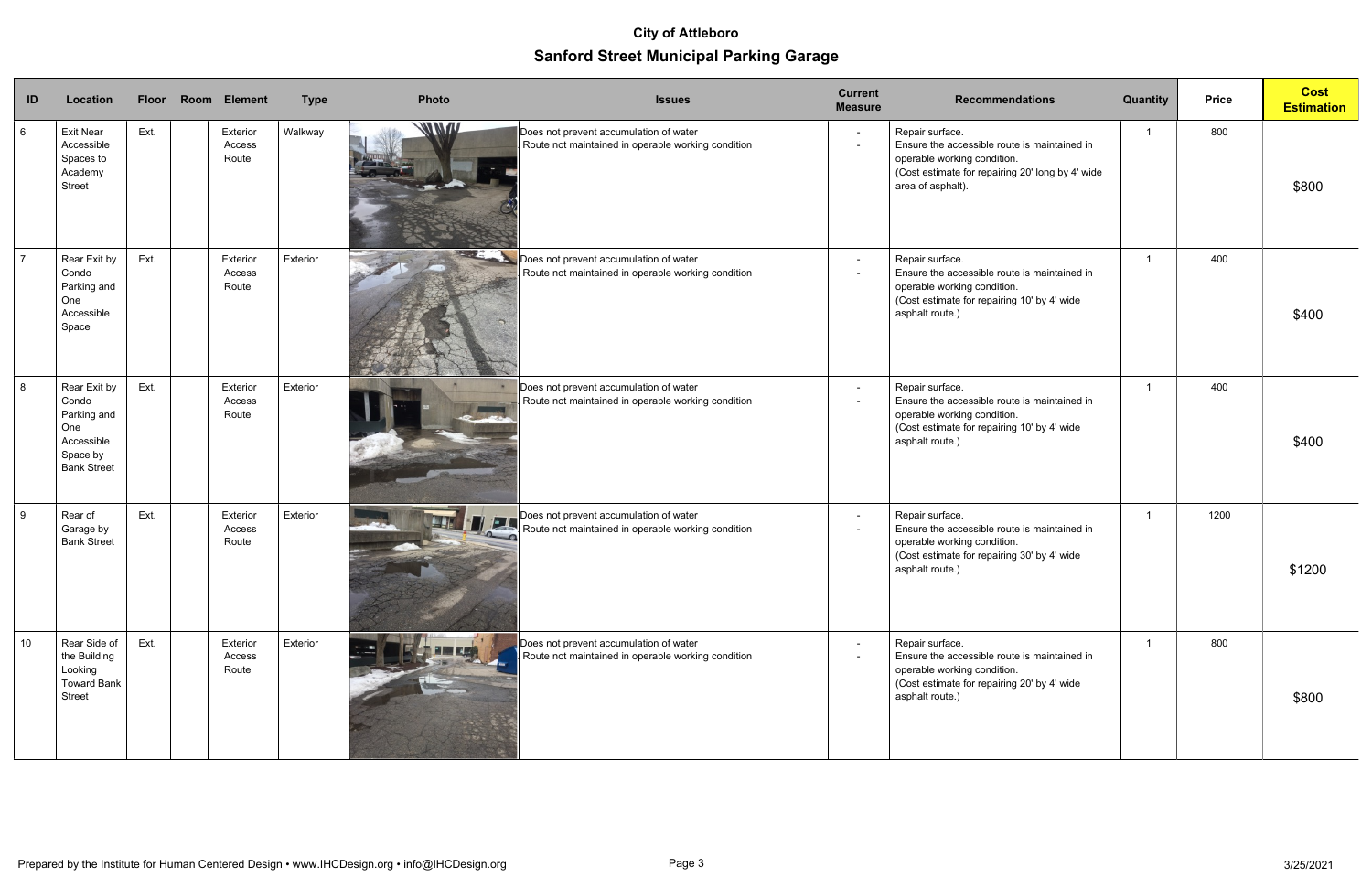| ID | Location                                                                                |      | Floor Room Element                     | <b>Type</b> | Photo                    | <b>Issues</b>                                                                                                        | <b>Current</b><br><b>Measure</b> | <b>Recommendations</b>                                                                                                                                                                                                                                                                     | <b>Quantity</b> | <b>Price</b> | <b>Cost</b><br><b>Estimation</b> |
|----|-----------------------------------------------------------------------------------------|------|----------------------------------------|-------------|--------------------------|----------------------------------------------------------------------------------------------------------------------|----------------------------------|--------------------------------------------------------------------------------------------------------------------------------------------------------------------------------------------------------------------------------------------------------------------------------------------|-----------------|--------------|----------------------------------|
| 11 | Walkway on<br>Rear Side of<br>Garage                                                    | Ext. | Exterior<br>Access<br>Route            | Exterior    |                          | Does not prevent accumulation of water<br>Route not maintained in operable working condition                         | $\blacksquare$<br>$\blacksquare$ | Repair surface.<br>Ensure the accessible route is maintained in<br>operable working condition.<br>(Cost estimate for repairing 10' by 4' wide<br>asphalt route.)                                                                                                                           |                 | 400          | \$400                            |
| 12 | Rear of the<br><b>Buidling by</b><br>Academy<br>Street                                  | Ext. | Exterior<br>Access<br>Route            | Exterior    |                          | Route not maintained in operable working condition                                                                   | $\blacksquare$                   | Ensure the accessible route is maintained in<br>operable working condition.                                                                                                                                                                                                                |                 | 256          | \$256                            |
| 13 | Rear of the<br><b>Buidling by</b><br>Academy<br>Street                                  | Ext. | Exterior<br>Access<br>Route            | Exterior    | <b>Contract Contract</b> | Route not maintained in operable working condition                                                                   | $\sim$                           | Ensure the accessible route is maintained in<br>operable working condition.                                                                                                                                                                                                                |                 | 256          | \$256                            |
|    | <b>Curb Ramp</b>                                                                        |      |                                        |             |                          |                                                                                                                      |                                  |                                                                                                                                                                                                                                                                                            |                 |              |                                  |
| 14 | Route from<br><b>Main Entry</b><br>Ramp on<br>Sanford<br>Street by<br>Academy<br>Street | Ext. | Curb Ramp   Diagonal                   |             |                          | Does not prevent accumulation of water                                                                               | $\blacksquare$                   | Repair curb ramp to prevent accumulation of<br>water.                                                                                                                                                                                                                                      | -1              | 256          | \$256                            |
|    | <b>Off-Street Parking Lot or Garage</b>                                                 |      |                                        |             |                          |                                                                                                                      |                                  |                                                                                                                                                                                                                                                                                            |                 |              |                                  |
| 15 | Main<br>Entrance                                                                        | Ext. | Off-Street<br>Parking Lot<br>or Garage | Visitor     | 建型                       | Total # of parking<br>Total # of designated accessible parking spaces<br>Total # of designated van accessible spaces | 162<br>$\mathbf{3}$<br>$\Omega$  | Provide one additional standard accessible<br>space.<br>One van accessible space is required however<br>due to the head clearance it may be technically<br>infeasible.<br>IHCD recommends providing the van accessible<br>parking space in the nearby YMCA Sanford<br>Street Municpal Lot. | $2^{\circ}$     | 1850         | \$3700                           |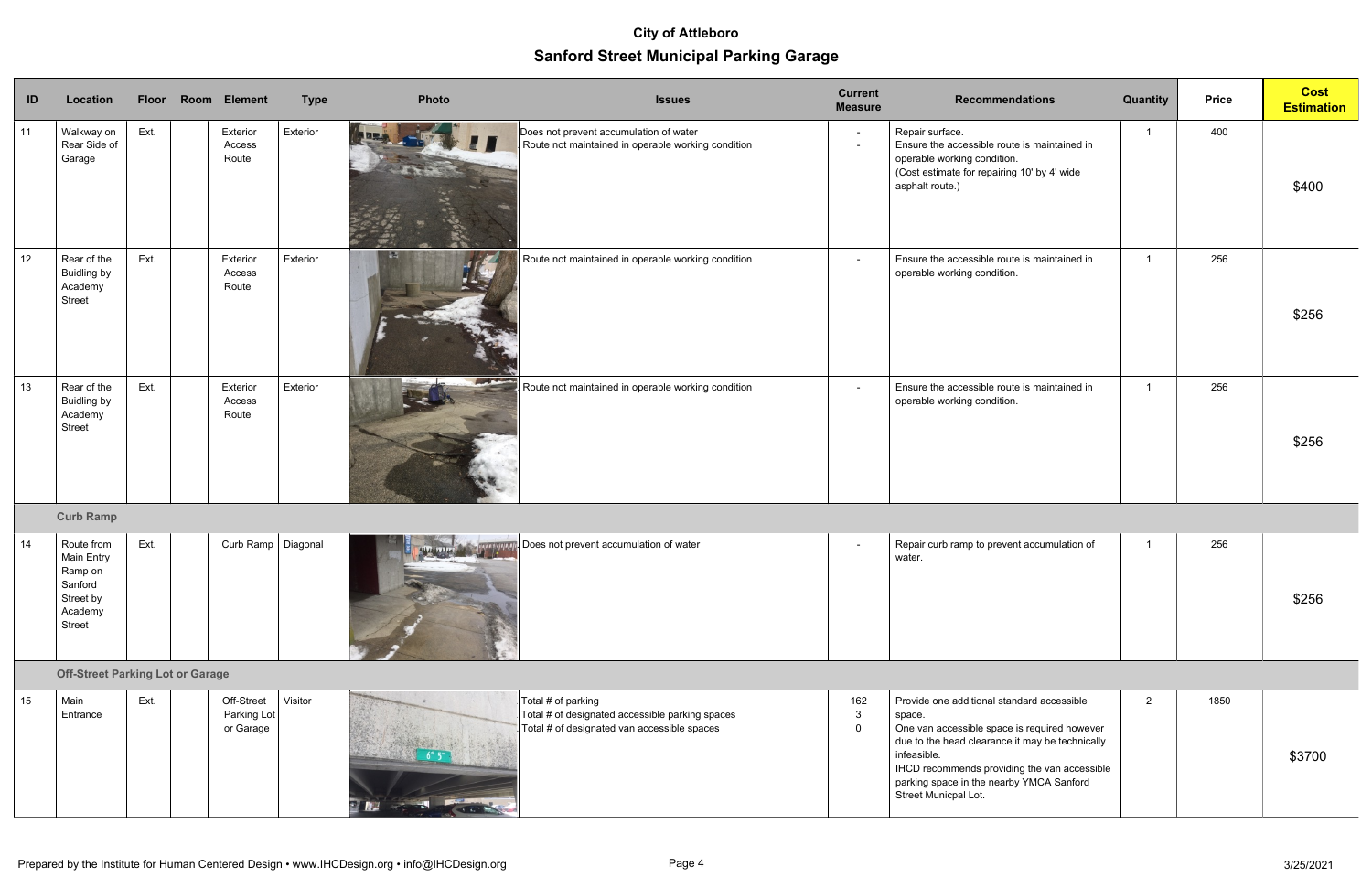| ID | Location                                                                                              |                | Floor Room Element                     | <b>Type</b> | Photo                      | <b>Issues</b>                                                       | <b>Current</b><br><b>Measure</b> | <b>Recommendations</b>                                                                                                                                               | <b>Quantity</b> | <b>Price</b> | <b>Cost</b><br><b>Estimation</b> |
|----|-------------------------------------------------------------------------------------------------------|----------------|----------------------------------------|-------------|----------------------------|---------------------------------------------------------------------|----------------------------------|----------------------------------------------------------------------------------------------------------------------------------------------------------------------|-----------------|--------------|----------------------------------|
| 16 | Two<br>Accessible<br>Parking<br>Spaces at the<br>Rear of the<br>Garage by<br>Academy<br><b>Street</b> |                | Off-Street<br>Parking Lot<br>or Garage | N/A         |                            | Access aisle not provided<br>Sign bottom < 60" above finished grade | $\sim$<br>15.75"                 | Provide a marked access aisle that is at least<br>60" wide. between the accessible spaces.<br>Locate signs with the bottom of the sign 60" min.<br>above the ground. | $\overline{1}$  | 300<br>Labor | \$300                            |
| 17 | Accessible<br>Parking<br>Space by<br>Condo<br>Parking<br>Spaces                                       | $\overline{1}$ | Off-Street<br>Parking Lot<br>or Garage | N/A         | <b>Film</b><br><b>ISMO</b> | Access aisle < 60" wide at car/van space                            | 48.5"                            | Provide a marked access aisle that is at least<br>60" wide.                                                                                                          |                 | 300          | \$300                            |
| 18 | Accessible<br>Parking<br>Space by<br>Condo<br>Parking<br>Spaces                                       | $\overline{1}$ | Off-Street<br>Parking Lot<br>or Garage | N/A         |                            | $\mid$ Sign bottom < 60" above finished grade                       | 26.5"                            | Locate sign with the bottom of the sign 60"<br>above the ground.                                                                                                     |                 | Labor        | \$0                              |

**B. Access to Goods and Services**

**Interior Access Route** 

| 19 | Base of Stair<br>Inside the<br>Garage | Interior<br>Access<br>Route | N/A | $\blacksquare$ Vertical clearance < 80" above finished floor | Provide a cane-detectable barrier underneath<br>stair. | 960 | \$960 |
|----|---------------------------------------|-----------------------------|-----|--------------------------------------------------------------|--------------------------------------------------------|-----|-------|
|    |                                       |                             |     |                                                              |                                                        |     |       |

**H. Signage**

| 20 | Near Main                |  | Signage | Informationa | Visual characters < 40" above ground | 15.75" | Mount visual sign so that the baseline of the   | Labor |     |
|----|--------------------------|--|---------|--------------|--------------------------------------|--------|-------------------------------------------------|-------|-----|
|    | Entrance on<br>the Right |  |         |              |                                      |        | lowest character is 40" min. above the finished |       |     |
|    |                          |  |         |              |                                      |        | floor.                                          |       | \$0 |